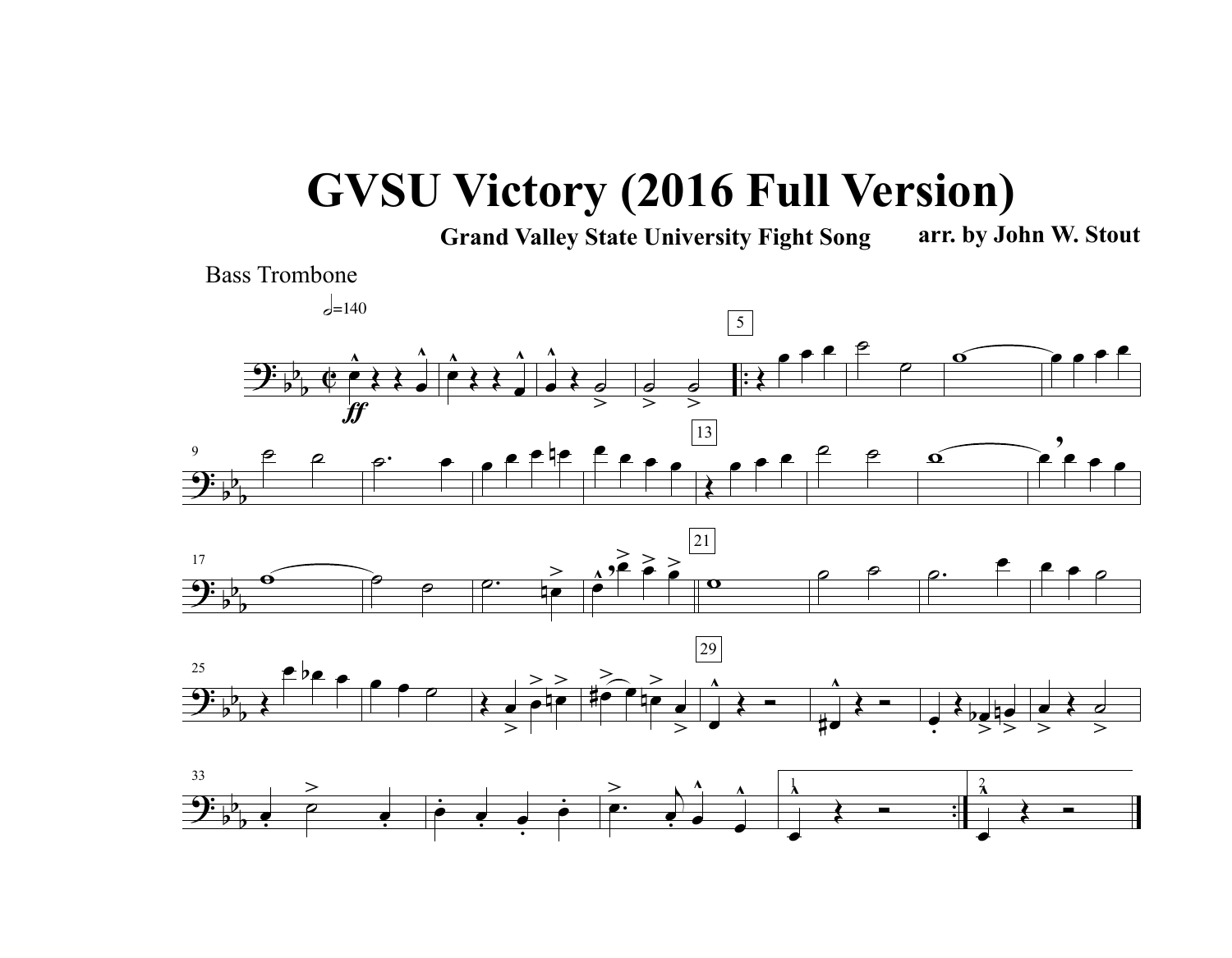## **Hail, To Thee Grand Valley (2016)**

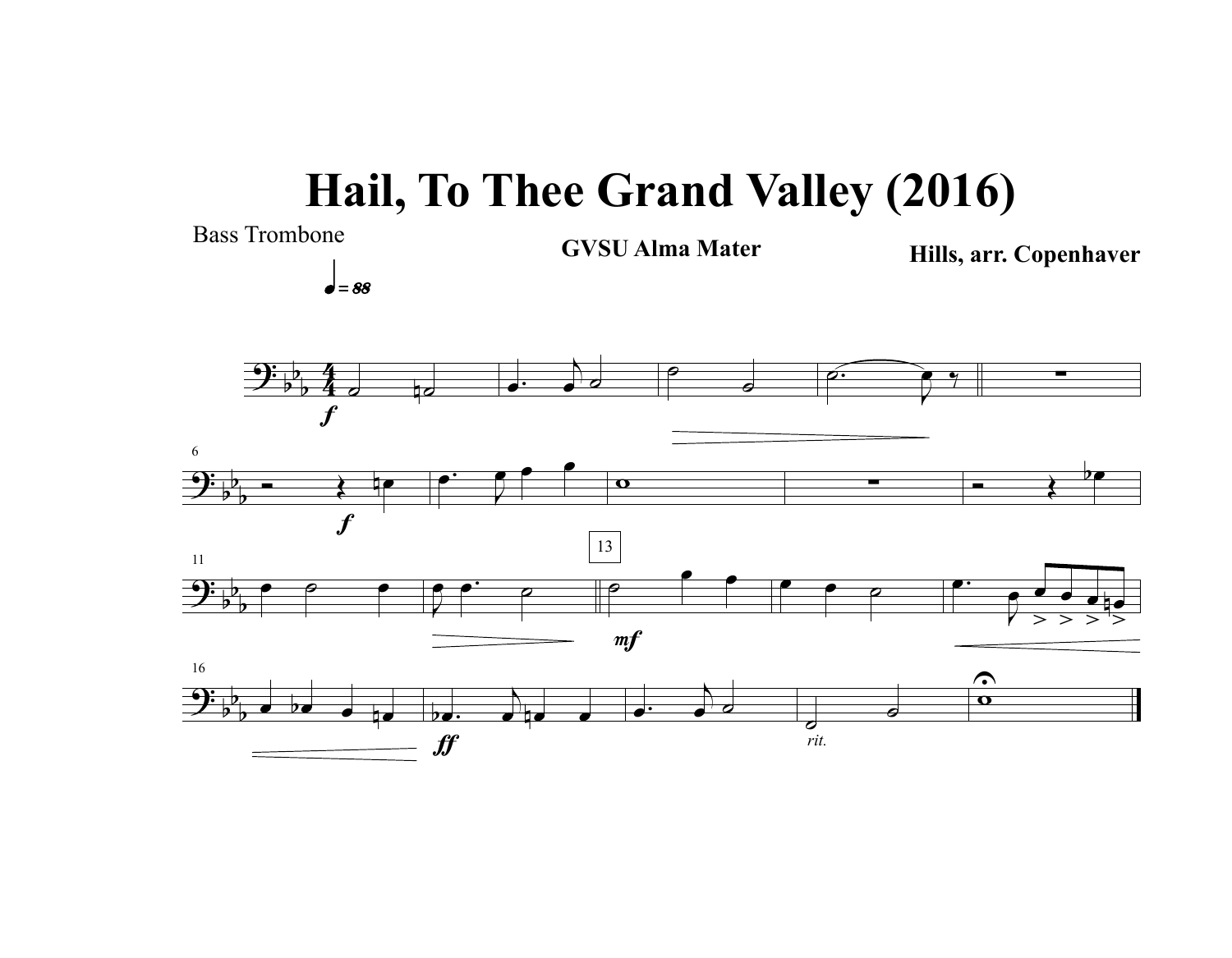## Bass Trombone

## Star Spangled Banner



©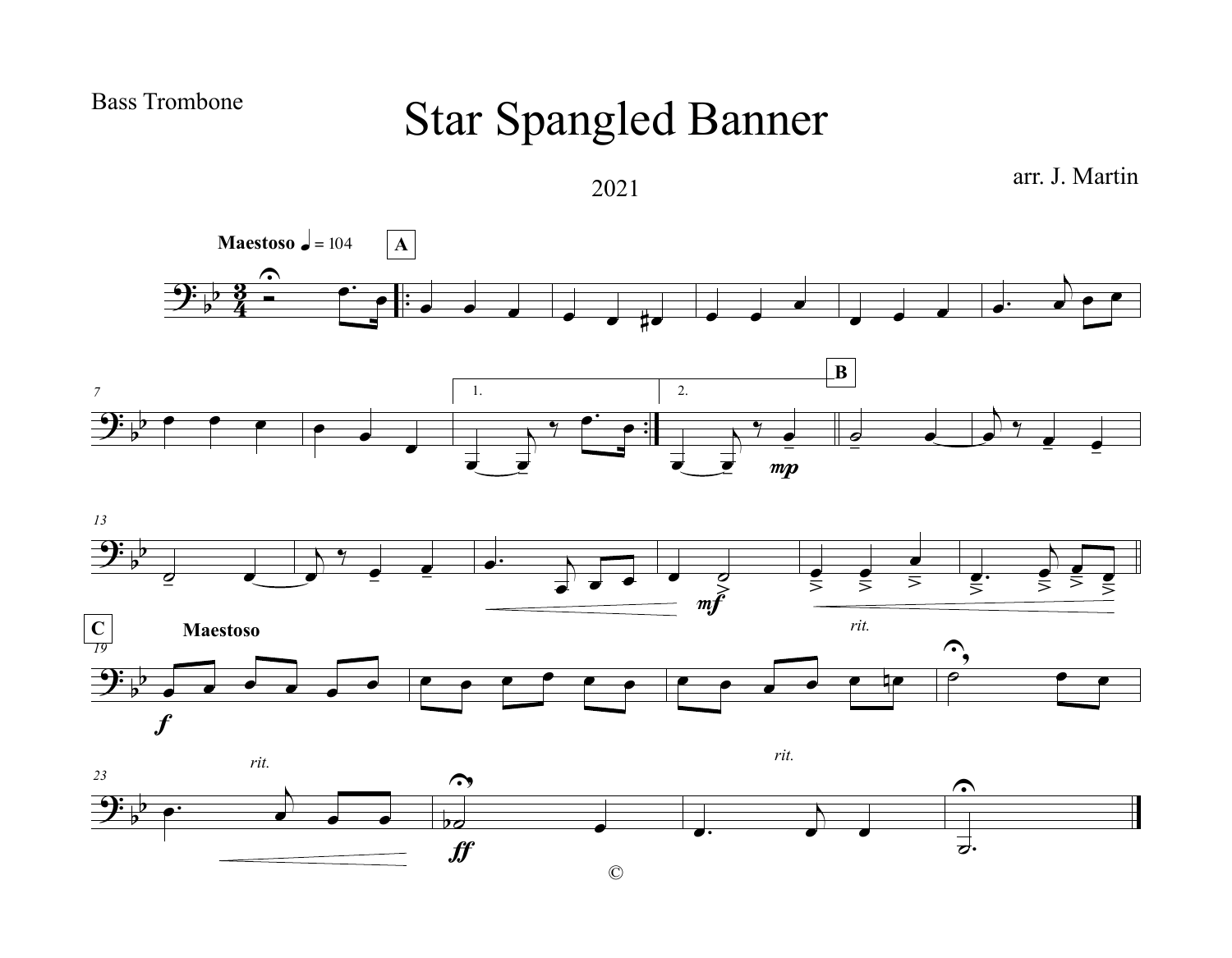